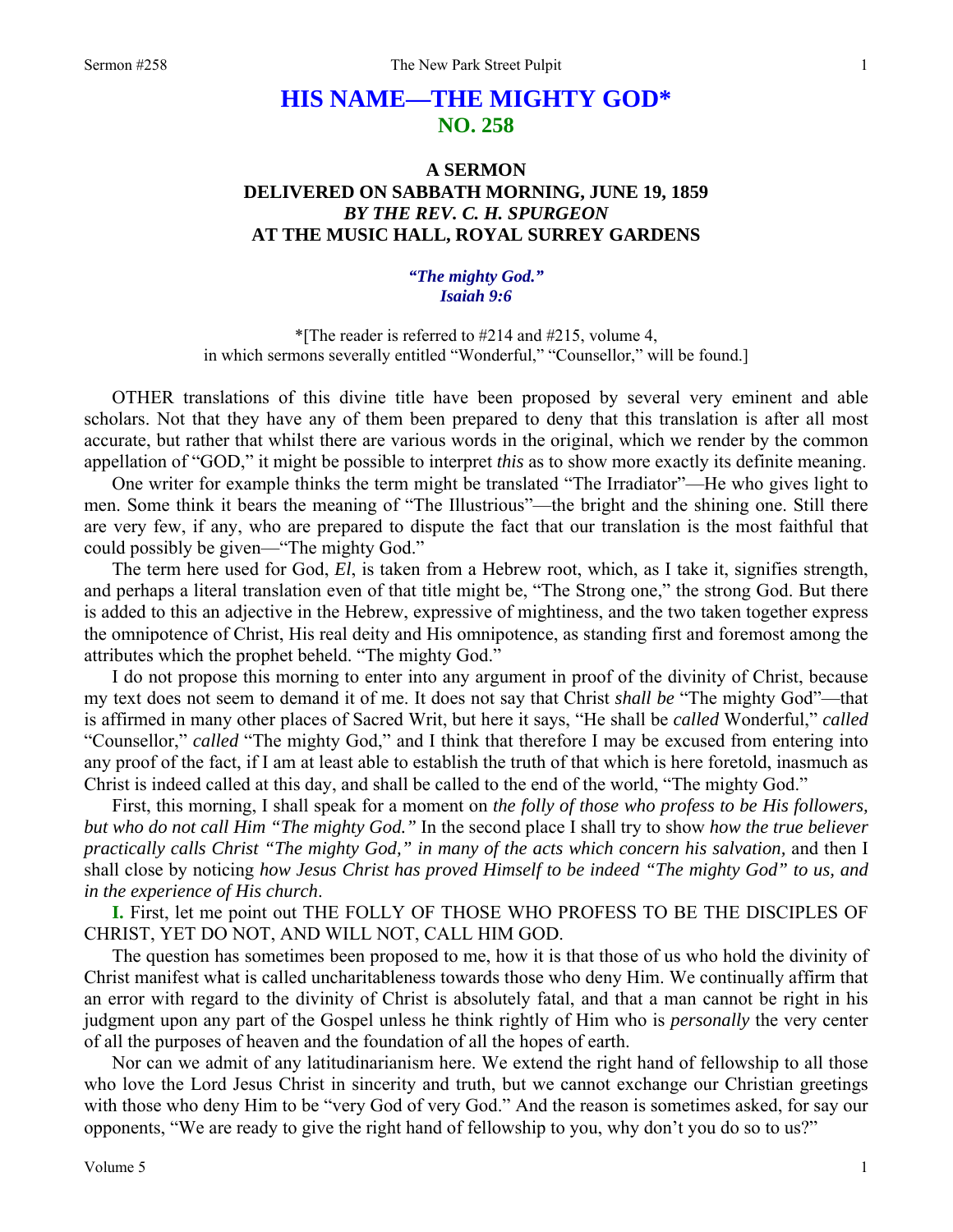Our reply shall be given thus briefly, "You have no right to complain of us, seeing that in this matter we stand on the defensive. When you declare yourselves to believe that Christ is not the Son of God, you may not be conscious of it, but you have charged us with one of the blackest sins in the entire catalog of crime."

The Unitarians must, to be consistent, charge the whole of us who worship Christ, with being idolaters. Now idolatry is a sin of the most heinous character, it is not an offense against men it is true, but it is an intolerable offense against the majesty of God.

We are ranked by Unitarians, if they be consistent, with the Khoikhois. "No," say they, "we believe that you are sincere in your worship." So is the Khoikhoi, he bows down before his Fetish, his block of wood or stone, and he is an idolater, and although you charge us with bowing before a man, yet we do hold that you have laid at our door a sin insufferably gross, and we are obliged to repel your accusation with some severity. You have so insulted us by denying the Godhead of Christ, you have charged us with so great a crime, that you cannot expect us to sit coolly down and blandly smile at the imputation. It matters not what a man worships, if it be not God, he is an idolater.

There is no distinction in principle between worship to a god of mud and a god of gold, nay further, there is no distinction between the worship of an onion, and the worship of the sun, moon, and stars. These are alike idolatries. And though Christ is confessed by the Socinian to be the best of men, perfection's own self, yet if He be nothing more, the vast mass of the Christian world is deliberately assailed with the impudent accusation of being idolaters.

Yet those who charge us with idolatry expect us to receive them with cordial kindness. It is not in flesh and blood for us to do so, if we take the low ground of reason, it is not in grace or truth to do so, if we take the high ground of revelation. As men, we are willing to show them respect, we regard them, we pray for them, we have no anger or enmity against them. But when we come to the point of theology, we cannot, as we profess to be followers of Christ, tamely see ourselves charged with an offense so dreadful and so heinous as that of idol worship.

I confess I would almost rather be charged with a religion that extenuated murder, than with one that justified idolatry. Murder, great as the offense is, is but the slaying of man, but idolatry is in its essence the killing of God, it is the attempt to thrust the Eternal JEHOVAH out of His seat, and to foist into His place the work of His own hand, or the creature of my own conceit.

Shall a man charge me with being so besotted as to worship a mere man? Shall he tell me I am so low and groveling in my intellect that I should stoop down to worship my own fellow creature? and yet does he expect me after that to receive him as a brother professing the same faith? I cannot understand his presumption.

The charge against our sanctity of heart is so tremendous, the accusation is so frightful, that if there have been some severity and bitterness of temper in the controversy, the sin lies upon our opponent, and not on us. For he has charged us with a crime so dreadful, that an upright man must repel it as an insult.

But to go further, if Jesus Christ be not a Divine Person, if I could once imagine that He were no more than a mere man, I should prefer Mohammed to Christ, and if you ask me why, I think I could clearly prove to demonstration that Mohammed was a greater prophet than Christ. If Jesus Christ be not the Son of God, co-equal, co-eternal with the Father, He so spoke as to induce that belief in the minds of His own disciples and of His adversaries likewise.

Mohammed, with regard to the unity of the Godhead, is so clear and so distinct, that there is no Mohammedan to this day that has ever fallen into idolatry. You will find that throughout the whole of the Mohammedan world the cry is still sternly uttered and faithfully believed, "There is but one God, and Mohammed is his prophet."

Now, if Christ were but a good man and a prophet, why did He not speak more decisively? Why has He not left on record a war cry for the Christian, which would be as explicit and decisive as that of Mohammed? If Christ did not mean to teach that He Himself is God, at least He was not very clear and definite in His denial and He has left His disciples extremely in the dark, the proof whereof is to be

2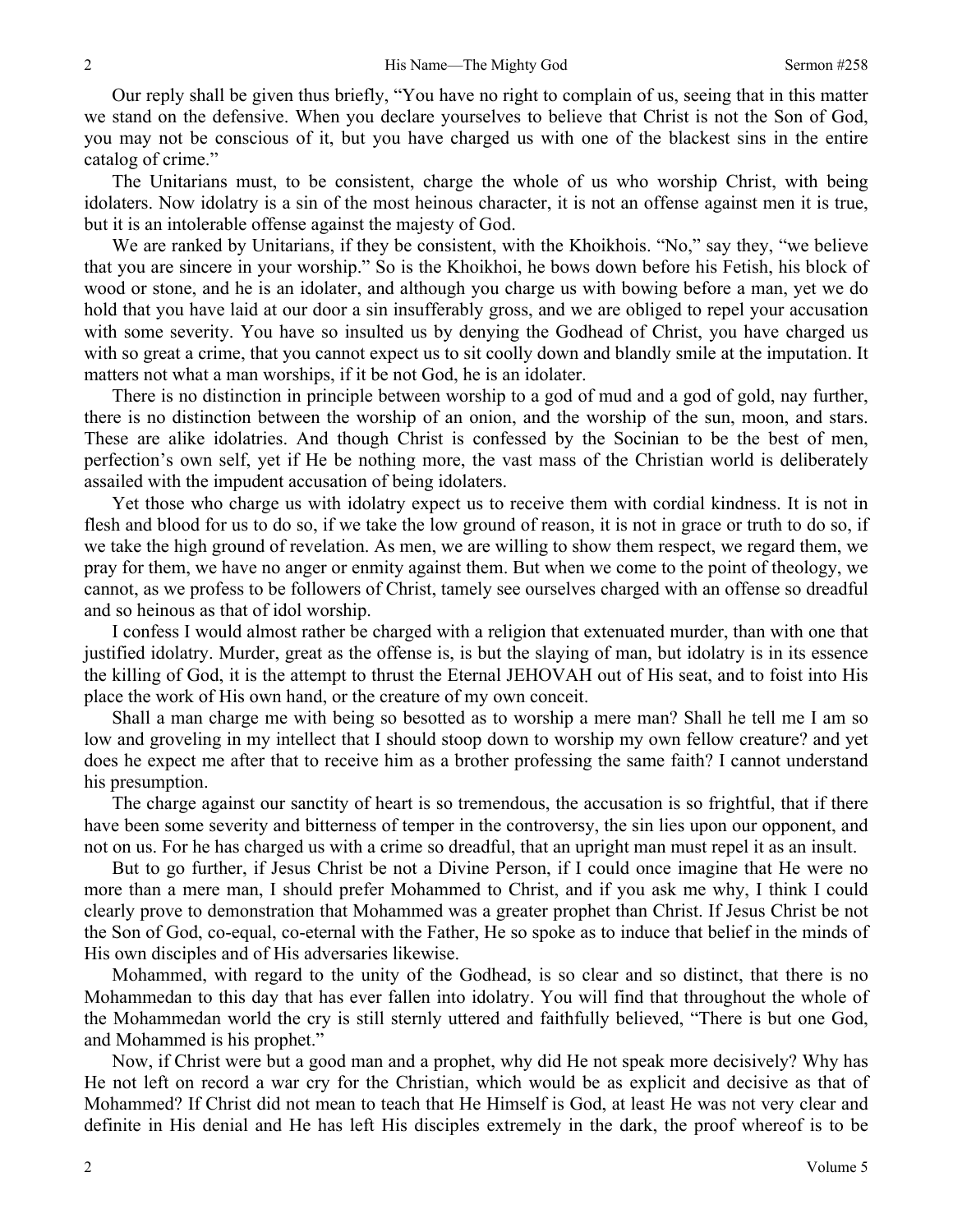found in the fact that at the present day, nine hundred and ninety-nine out of every thousand of the whole of the professed followers of Christ do receive Him, and bow down before Him as being very God. And if He is not God, I deny His right to be esteemed as a prophet. If He is not God, He was an impostor, the grandest, the greatest of deceivers that ever existed.

This of course, is no argument to the man who denies the faith, and does not avow himself to be a follower of Christ. But to the man who is Christ's follower, I hold that the argument is irresistible, that Christ could not have been a good and great prophet, if He were not what He certainly led us to believe Himself to be, the Son of God, who thought it not robbery to be equal with God—the very God, by whom all things were made, and without whom was not anything made that is made.

I will say yet another thing which may startle the believer, but which is intended rather to reduce the heterodox doctrine of Christ not being God, to an absurdity. If Christ were not the Son of God, His death, so far from being a satisfaction for sin, was a death most richly and righteously deserved. The Sanhedrin before which He was tried was the recognized and authorized legislature of the country. He was brought before that Sanhedrin, charged with blasphemy, and it was upon that charge that they condemned Him to die, because He made Himself the Son of God.

Now, I do not hesitate honestly to declare that if I had been called on to plead in that case, I should have pleaded an avowal, and that moreover I should have stood up, and said and felt, that I had a clear case before me, which nothing but lying and perjury could ever have put on one side, if Jesus of Nazareth had been charged with having declared Himself to be the Son of God. Why, His whole preaching seemed to derive from thence its unrivalled authority. There was continually in His actions and in His words, a claim to be something more than man ever could lay claim to.

And when He was brought before the Sanhedrin, witnesses enough might have been found to prove that He had made Himself the Son of God, if He were not so, His condemnation for blasphemy was the most just sentence that ever was pronounced, and His crucifixion on Calvary, was absolutely the most righteous execution that ever was performed by the hand of the government.

It is His being verily God that frees Him from the charge of blasphemy. It is the fact that He is God, and that His Godhead is not to be denied, that makes His death an unrighteous deicide at the hand of apostate man, and renders it, as before God, an acceptable sacrifice for the sins of all the people whom He redeemed with His most precious blood.

But if He be not God, I repeat, that there is no reason whatever, why we should have had a New Testament written, for then there would be nothing in the sublime facts of that New Testament but the righteous execution of one who certainly deserved to die.

Do you remember, my dear friends, when the apostle Paul was preaching on the resurrection of the dead, in his letter to the Corinthians, how he uses an *ex post facto* argument to show the natural consequences, if it were possible to overturn the truth? He says, "If Christ be not risen, then is our preaching vain, and your faith is also vain, and ye are yet in your sins."

Now, I may fairly use the apostle's line of argument in reference to the Godhead and Sonship of Christ, of which His resurrection gave such a palpable demonstration, "If Christ be not the Son of God, then is our preaching vain, and your faith is also vain, and ye are yet in your sins," and all our visions of heaven are blasted and withered, the brightness of our hope is quenched forever, that Rock on which our trust is built turns out to be nothing better than mere sand, if the divinity of Christ be not proved.

All the joy and consolation we ever had in this world, in our belief that His blood was sufficient to atone for sin, has been but a dream of fancy, and a "figment of idle brains," all the communion we have ever had with Him has been but an illusion and a trance, and all the hopes we have of beholding His face in glory and of being satisfied when we awake in His likeness, are but the foulest delusions that ever cheated the hopes of man.

Oh, my brethren, and can any of you believe that the blood of all the martyrs has been shed as a witness to a lie? Have all those who have rotted in Roman dungeons, or have been burned at the stake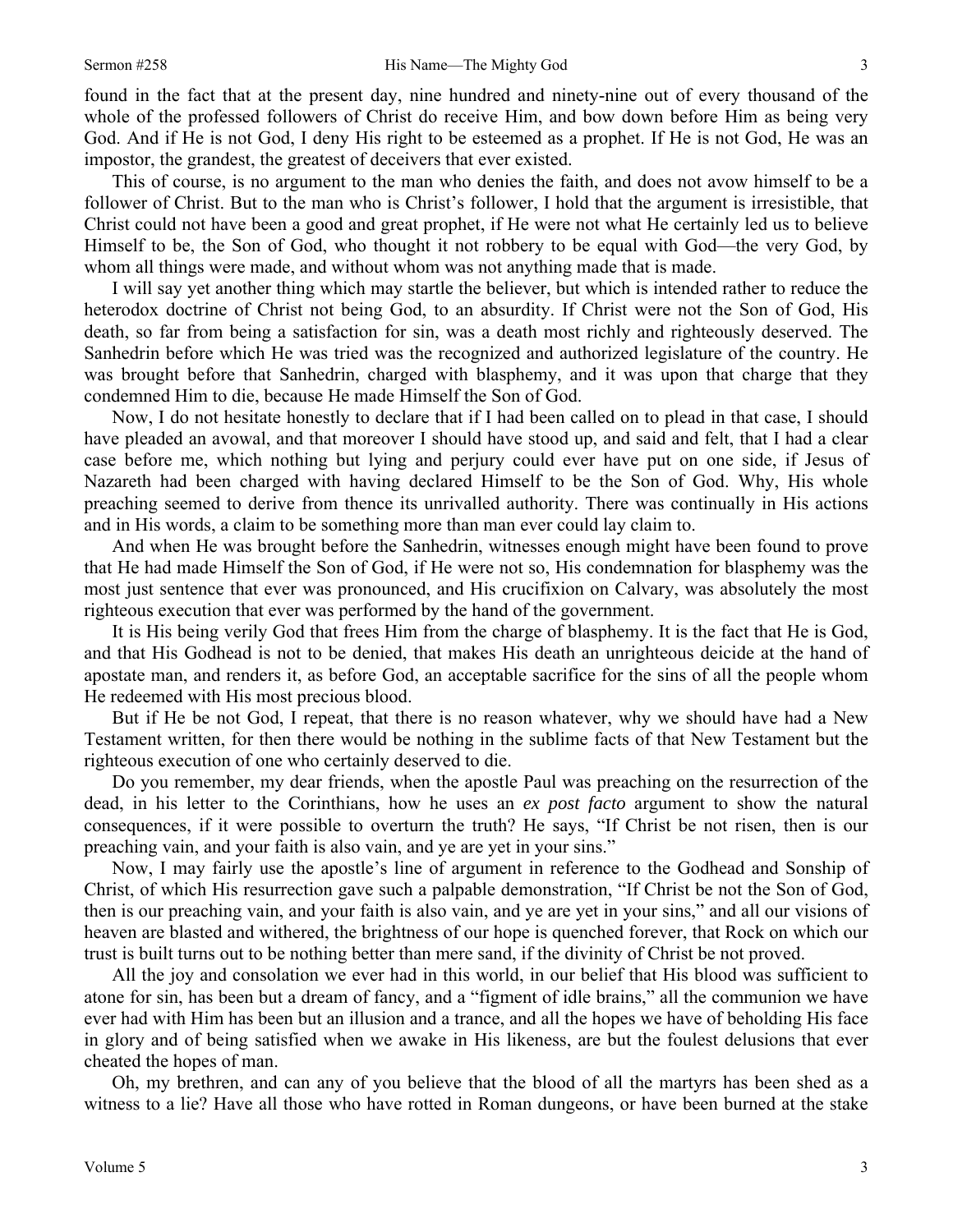because they witnessed that Christ was God, died in vain? Verily, if Christ be not God, we are of all men the most miserable.

To what purpose is the calumny and abuse that we have had to endure day after day, to what purpose are our repentance, our sighs, our tears, to what purpose is our faith, to what purpose have our fears and forebodings been supplanted by our hope and confidence, to what purpose our joy and our rejoicing, if Christ be not the Son of God?

Will you put yourselves all down for fools, can you imagine that God's Word has misguided you, that prophets and apostles, and martyrs and saints, have all leagued together to lead you into a trap and to delude your souls? God forbid that we should think such a thing. There is no folly in the world that has in it so much as a doit of madness, compared with the folly of denying the divinity of Christ, and then professing to be His followers. No, beloved—

> *"Let all the forms that men devise, Assault our faith with treacherous art; We'll call them vanity and lies, And bind the Gospel to our heart!"—*

We will write *this* on the forefront of our banner—"Christ is God, co-equal and co-eternal with His Father, very God of very God, who counted it not robbery to be equal with God."

**II.** This brings me to the second part of the subject, HOW DO WE CALL CHRIST "THE MIGHTY GOD"?

Here there is no dispute whatever, I am now about to speak of matters of pure fact. Whether Christ be mighty God or not, it is quite certain that we are in the constant habit of calling Him so. Not, I mean, by the mere utterance of the term, but we do so in a stronger way—in fact—and actions speak louder than words.

Now, beloved, I will soon prove that you and I are in the habit of calling Christ God. And I will prove it first, because it is our delight, and our joy, and our privilege to attribute to Him the attributes of deity.

In hours of devout contemplation, how often do we look up to Him as being the *Eternal Son.* You and I sit down in our chambers, and in our house of prayer, and as we muse upon the great covenant of grace, we are in the habit of speaking of our Lord Jesus Christ's everlasting love to His people. This is one of the jewels of our life, one of the ornaments with which we array ourselves as a bride does.

This is a part of the manna that tastes like wafers made with honey, upon which our souls are wont to feed. We speak of God's eternal love, of our names having been inscribed in His eternal book, and of Christ's having borne them from before the foundation of the world upon His breast, as our great High Priest, our remembrancer before the throne of heaven.

In so doing, we have virtually called Him, "The mighty God," because none but God could have been from everlasting to everlasting. As often as we profess the doctrine of election, we call Christ, the mighty God, as often as we talk of the everlasting covenant, ordered in all things and sure, so often do we proclaim Him to be God, because we speak of Him as an everlasting one, and none could be from everlasting but one who is self-existent, who is God.

Again, how frequently do we repeat over to ourselves that precious verse, "Jesus Christ the same yesterday, and today, and for ever." We are always in the habit of ascribing to Him *immutability*. Some of our choicest hymns are founded on that circumstance, and our richest hopes flow from that attribute. We know that all things will change. We are convinced that we ourselves are mutable as the winds, and as easily moved as the sand by the waves of the sea, but we know that our Redeemer liveth, and we cannot entertain a suspicion of any change in His love, His purpose, or His power.

How often do we sing—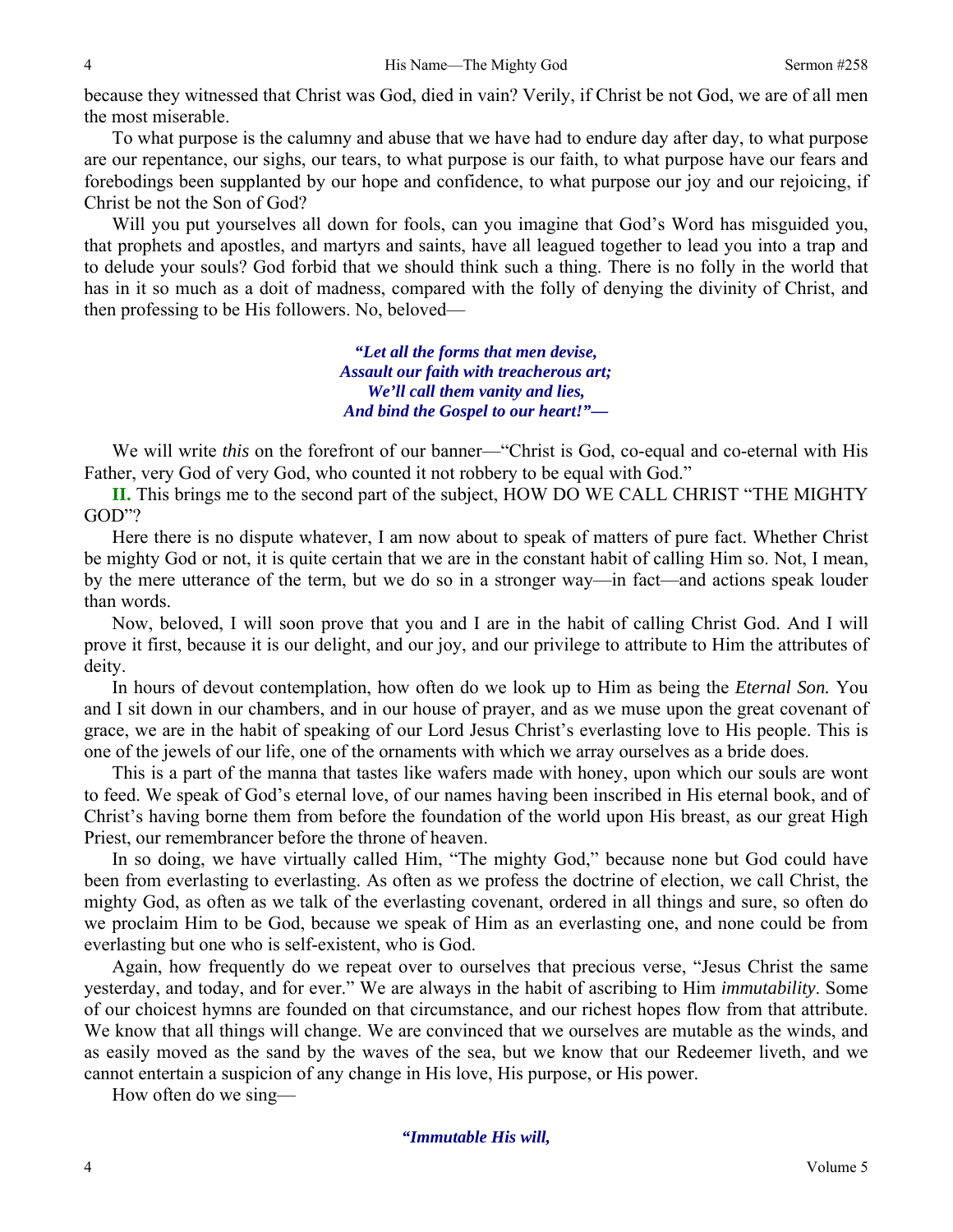*Though dark may be my frame, His loving heart is still Unchangeably the same. My soul through many changes goes: His love no variation knows!"* 

Do you not see that you have in fact called him God, because none but God is immutable? The creature changes. This is written on the forefront of creation—"Change!" The mighty ocean that knows no furrows on its brow, changes at times, and at times shifts its level. It moves hither and thither, and we know that it is to be licked up with forked tongues of flame, and yet we ascribe to Christ immutability. We do then, in fact, ascribe to Him, divinity, for none but the divine can be immutable.

Is it not also our joy to believe that wherever two or three are gathered together in Christ's name, there is He in the midst of them? Do we not repeat it in all our prayer meetings? Perhaps some minister in Australia began the solemnities of public worship this day with the reflection that Jesus Christ was with him, according to His promise, and I know that as I came here the same reflection comforted me, "Yes, I am with you alway even to the end of the world"—that wherever a Christian is found, there God is. And though there be but two or three met in a barn, or on the green grass under the canopy of God's blue sky, yet there Christ vouchsafes His presence.

Now I ask you, have we not ascribed to Christ, omnipresence, and who can be omnipresent but God? Have we not thus in fact then, though not in words, called Christ "God"? How is it possible for us to dream of Him as being here, and there, and everywhere, in the bosom of His Father, with the angels, and in the hearts of the contrite all at the same time, if He be not God? Grant me that He is omnipresent, and you have said that He is God, for none but God can be present everywhere.

Again, are we not also wont to ascribe to Christ omniscience? You believe when your heart is aching that Christ knows your pains, and that He reckons every groan, or at least if *you* do not believe it, it is always my satisfaction to know that—

## *"He feels at His heart, All my sighs and my groans."*

And so He does yours. Wherever you are, you believe that He hears your prayers, that He sees your tears, that He knows your wants, that He is ready to pardon your sins, that you are better known to Him than you are to yourself. You believe that He searches your hearts, and tries your reins, and that you never can come to Him without finding Him full of sympathy, and full of love.

Now, do you not see that you have ascribed omniscience to Him, and therefore, though not in words, you have, in accents louder than words, called Him the mighty God, for you have assumed that He is omniscient, and who can be omniscient but the very God of very God?

I shall not stop to descant upon the other attributes, but I think we might prove that we have each of us ascribed to Christ all the attributes of the Godhead in our daily life and in our constant trust and intercession. I am sure that it is true of many loving hearts of God's own children here. We have called Him the mighty God, and if others have not called Him so, nevertheless, the text is verified by our faith. "He shall be called Wonderful, Counsellor, The mighty God." So He is, and so He shall be, world without end.

And now I have another proof to offer, that Christ is called "The mighty God." We call Him so in many of His offices. We believe this morning that Christ is the Mediator between God and man. If we would understand the term mediator or daysman, we must interpret it as Job did, one "that might lay his hand upon us both."

We are accustomed to say that Jesus Christ is the Mediator of the new covenant, and we offer our prayers to God through Him, because we believe that He mediates between us and the Father. Let it once be granted then that Christ is the Mediator, and you have asserted His divinity. You have virtually called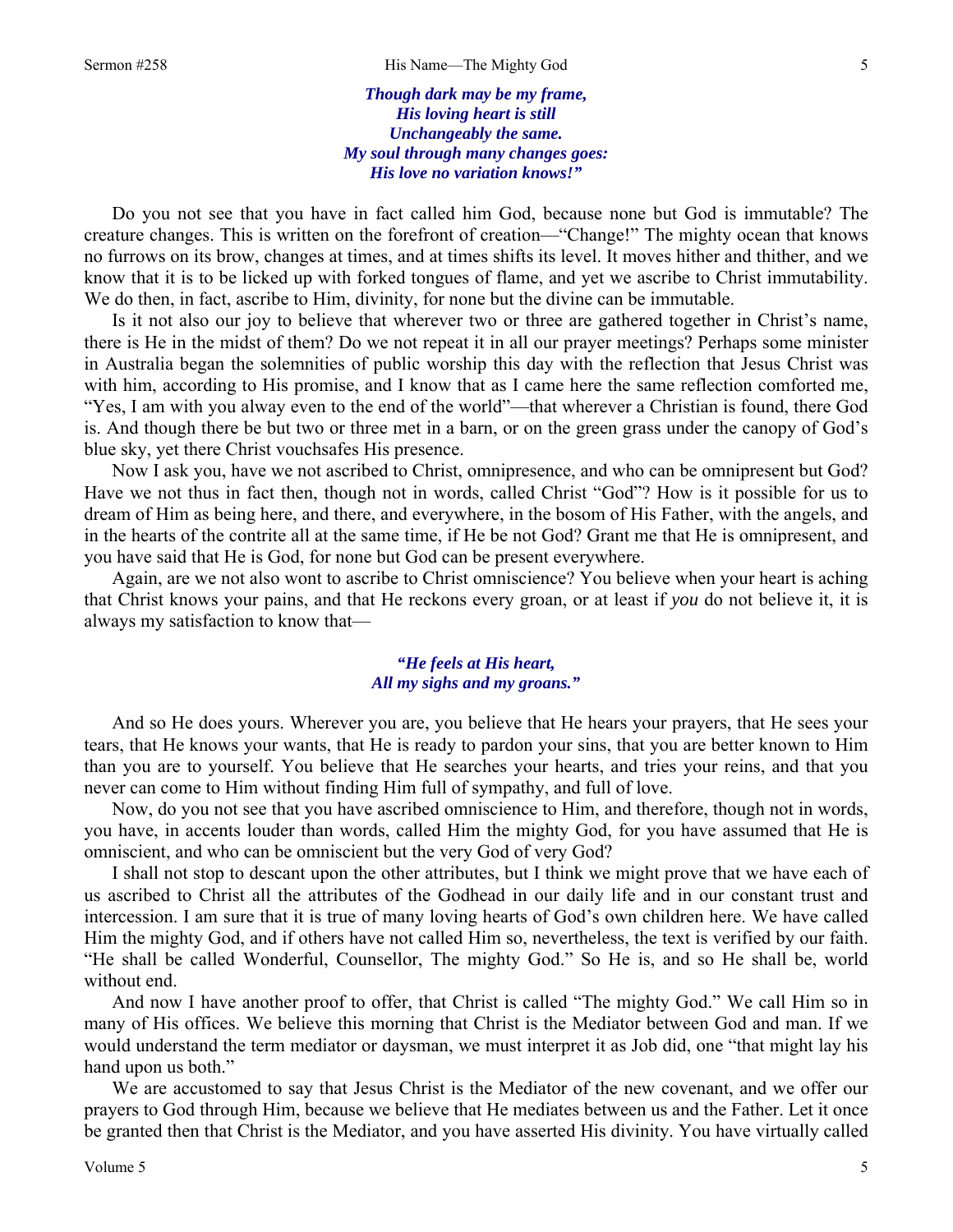Him the Son of God, and you have granted His humanity, for He must put His hand upon both, therefore He must put His hand upon man in our nature, He must be touched with a feeling of our infirmities, and be in all points like as we are.

But He is not a Mediator unless He can put His hand upon God, unless as Fellow of the Eternal One He shall be able without blasphemy, to place His hand upon the divine Being. There is no mediatorship unless the hand is put on both, and who could put His hand on God but God? Can cherubim or seraphim talk of laying their hands on the Divine? Shall they touch the Infinite? "Dark with insufferable light his skirts appear"—then what is He Himself in the glorious Essence of Deity?—an all-devouring and consuming fire. Only God can put His hand on God, and yet Christ has this high prerogative, for mark, there is no mediatorship established, there cannot be, unless the two are linked.

If you wished to build a bridge you might commence on this side of the river, but if you have not connected it with the other side, you have not built the bridge. There can be no mediatorship unless the parties are fully linked. The ladder must have its feet on earth but it must reach to heaven, for if there were a single breach we should fall from its summit and perish. There must be entire communication between the two. Do you not see therefore that in calling Christ Mediator we have in fact called Him the mighty God.

But again, we call Christ our Savior. Now, have any of you that foolish credulity which would lead you to trust in a man for the everlasting salvation of your soul? If you have, I pity you, your proper place is not in a Protestant assembly, but among the deluded votaries of Rome. If you can commit the keeping of your soul to one like yourself, I must indeed mourn over you, and pray that you may be taught better.

But you do trust your salvation to Him whom God hath set forth for a propitiation, do you not, O follower of Jesus? Can you not say all your hope is fixed on Him, for He is all your salvation and all your desire? Does not your spirit rest on that unbuttressed pillar of His entire satisfaction, His precious death and burial, His glorious resurrection and ascension?

Now observe, you are either resting on man, or else you have declared Christ to be "The mighty God." When I say I put my faith in Him, I do most honestly declare that I dare not trust even to Him, if I did not believe Him to be God. I could not put my trust in any being that was merely created. God forbid that my folly should ever go to such an extent as that. I would sooner trust myself than trust any other man, and yet I dare not trust myself, for I would be accursed. "Cursed is he that trusteth in man, and maketh flesh his arm."

And would the Socinian have me to believe that I am to preach faith in Christ, and that yet, if my hearers trust Christ, they will be accursed, as they assuredly must be, if He is nothing but man, for again I repeat it, "Cursed is he that trusteth in man, and maketh flesh his arm."

You get a blessing by faith in Jesus, but how? Is it not because—"Blessed is the man that trusteth in the LORD, and whose hope the LORD is"? Christ is very JEHOVAH and therefore the blessing comes to those who trust in Him. So, then, as often as you put your trust in Jesus, for time and eternity, ye have called Him "The mighty God."

This subject is capable of the greatest expansion, and I do believe there is sufficient interest attaching to it to warrant me in keeping you to a late hour this day, but I shall not do so. There has been enough said, I think, to prove at least that we are in the habit continually of calling Christ "The mighty God."

**III.** My third proposition is to explain to you HOW CHRIST HAS PROVED HIMSELF TO US TO BE "THE MIGHTY GOD."

And here beloved, without controversy, great is the mystery of Godliness, for the passage from which the text is taken says, "Unto us a child is born." A child! what can that do? A child! it totters in its walk, it trembles in its steps—and it is a child newly born. Born! what an infant hanging on its mother's breast, an infant deriving its nourishment from a woman? That! can that work wonders? Yea, saith the prophet, "Unto us a child is born."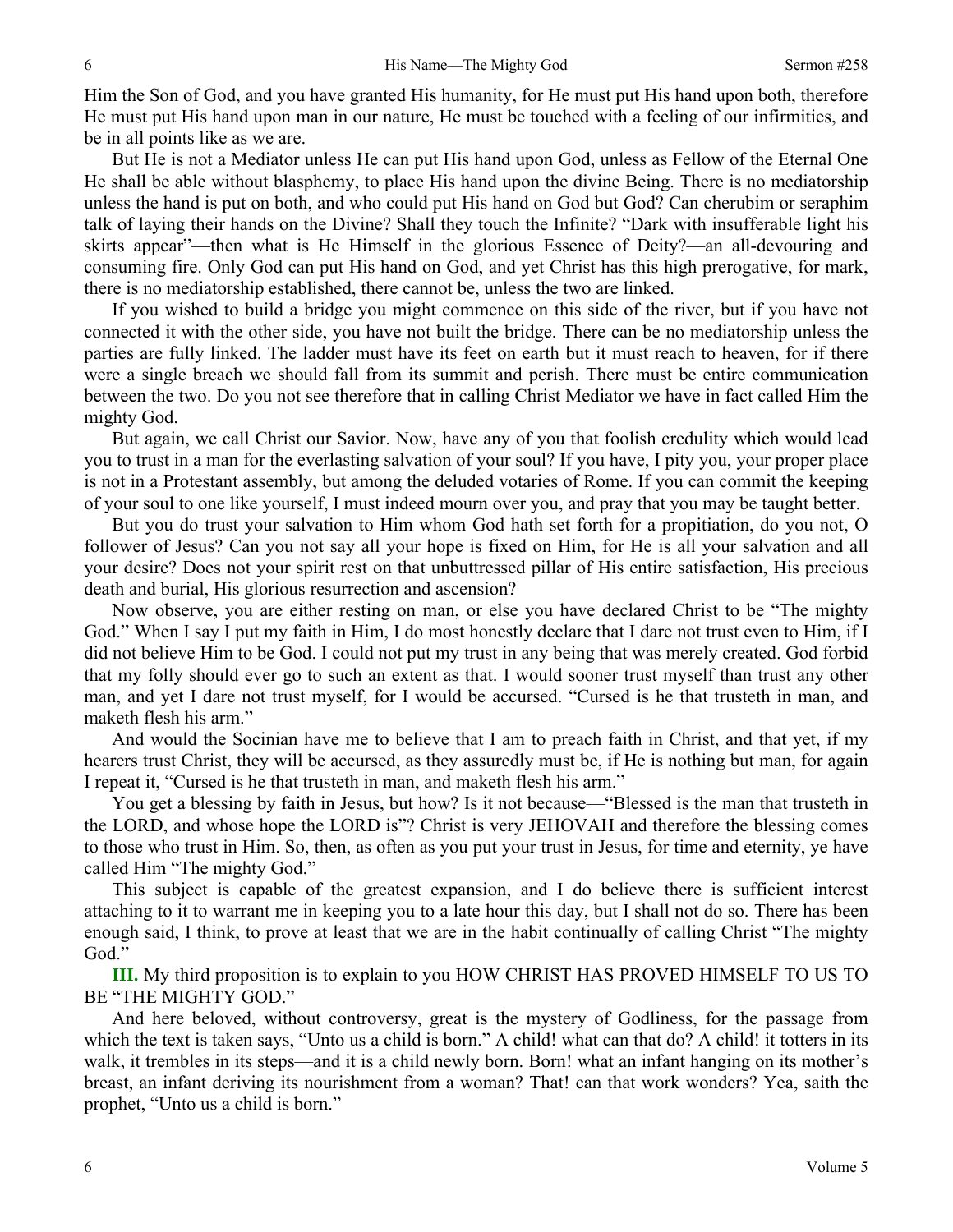But then it is added, "Unto us a Son is given." Christ was not only born, but given. As man He is a child born, as God He is the Son given. He comes down from on high, He is given by God to become our Redeemer. But here behold the wonder! "His name," this child's name, "shall be called Wonderful, Counsellor, the mighty God."

Is this child, then, to us the mighty God? If so, O brethren, without controversy, great is the mystery of Godliness indeed! And yet, just let us look, look through the history of the church, and discover whether we have not ample evidence to substantiate it. This child born, this Son given, came into the world to enter into the lists against sin.

For thirty years and upwards He had to struggle and wrestle against temptations more numerous and more terrible than man had ever known before. Adam fell when but a woman tempted him, Eve fell when but a serpent offered fruit to her, but Christ, the second Adam, stood invulnerable against all the shafts of Satan though tempted He was in all points, like as we are.

Not one arrow out of the quiver of hell was spared, the whole were shot against Him. Every arrow was aimed against Him with all the might of Satan's archers, and that is no little! And yet, without sin or taint of sin, more than conqueror He stood. Foot to foot with Satan, in the solitude of the wilderness, hand to hand with him on the top of the pinnacle of the temple, side by side with him in the midst of a busy crowd—yet ever more than conqueror.

He gave him battle wherever the adversary willed to meet Him, and at last, when Satan gathered up all his might, and seized the Savior in the garden of Gethsemane, and crushed him till He sweat as it were great drops of blood, then when the Savior said, "Nevertheless, not as I will but as thou wilt," the tempter was repulsed.

"Hence! Hence!" Christ seemed to say, and away the tempter fled, nor dare return again. Christ, in all His conquests over sin, does seem to me to have established His Godhead. I never heard of any other creature that could endure such temptation as this. Look at the angels in heaven, how temptation entered there I know not, but this I know, that Satan, the great archangel, sinned, and I know that he became the tempter to the rest of his companions, and drew with him a third part of the stars of heaven.

Angels were but little tempted, some of them not tempted at all, and yet they fell. And then look at man, slight was his temptation, yet he fell. It is not in a creature to stand against temptation, he will yield, if the temptation be strong enough. But Christ stood, and it seems to me, that in His standing He proved Himself to have the omni-radiant purity, the immaculate holiness of Him before whom angels veil their faces, and cry, "Holy, holy, holy, Lord God of Sabaoth."

But these proofs might appear insufficient, if He did not accomplish more than this. We know also that Christ proved Himself to be the "mighty God" from the fact that at last all the sins of all His people were gathered upon His shoulders, and "He bare them in his own body on the tree." The heart of Christ became like a reservoir in the midst of mountains. All the tributary streams of iniquity, and every drop of the sins of His people, ran down and gathered into one vast lake, deep as hell, and shoreless as eternity. All these met, as it were, in Christ's heart, and yet He endured them all.

With many a sign of human weakness, but with convincing signs of divine omnipotence, He took all our griefs and carried all our sorrows. The divinity within strengthened His manhood, and though wave after wave rolled over His head, till He sank in deep mire where there was no standing, and all God's waves and His billows had gone over Him, yet did He lift up His head, and more than a conqueror, at length, He put the sins of His people to a public execution. They are dead. They have ceased to be, and if they be sought for, they shall not be found any more for ever. Certainly if this be true, He is "The mighty God" indeed.

But He did more than this, He descended into the grave, and there He slept, fast fettered with the cold chains of death. But the appointed hour arrives—the sunlight of the third day gave the warning, and He snapped the bands of death as if they were but tow, and came forth to life as "the LORD of life and glory."